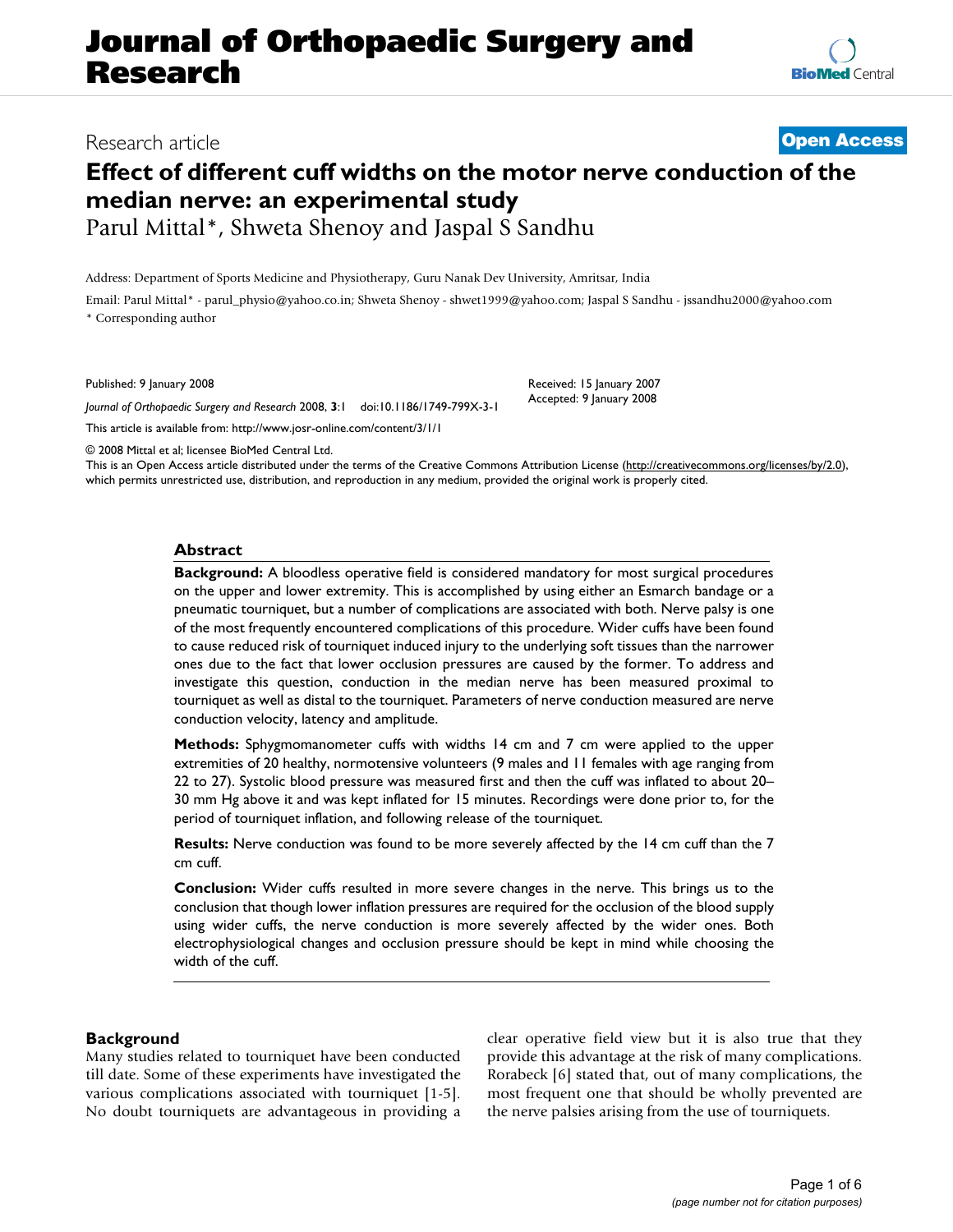After a surgery, it is easy to identify nerve palsy but it is difficult to attribute it to a single defined cause. In tourniquet induced nerve palsies, a few studies have attributed it to ischemia [7] and others have attributed it to deformation following pressure [8]. The width of the tourniquet is also an important factor in deciding the extent of these injuries. Wider tourniquet cuffs can achieve an effective arrest of the regional arterial circulation at sub systolic pressures of inflation [9], so it could be assumed that these must cause less intense injury to the underlying soft tissue structures in comparison with the narrow ones. This is just an assumption and has not been proved till now.

This study is an attempt to shed some light on the electrophysiological changes in the motor nerve of the median nerve when the tourniquet of different widths is used.

#### **Methods**

The experimental protocol was reviewed and approved by the university research ethical committee. It was an experimental study with the same subject design {when one group of subjects is tested or measured on all the conditions and their performance compared it is known as Same Subject design, Related Subject design or Within Subject design} [10]. Subjects were thoroughly informed about the experiment and written informed consent was taken from them. Two sphygmomanometer cuffs of 7 cm and 14 cm width were used as tourniquet in the study. 20 normal subjects volunteered in the investigation, the purpose and procedure of which was explained to them in advance. There were 9 males and 11 females of age ranging from 22 to 27 [Mean age ± Standard Deviation [S.D.]  $= 24.45 \pm 1.10$ .

After taking the blood pressure in a standard manner, the subject was placed in a supine position with the arm abducted to 90° and supported comfortably. Stimulating and recording electrodes were placed on the right upper extremity of each subject to stimulate the median nerve. Before placement, the skin below the electrodes was slightly abraded to reduce impedance. A ground electrode was fastened to a convenient site between the stimulating and recording electrode. The recording site was abductor policis brevis muscle. R1 and R2 electrodes were placed in such a way that R1 is placed over the muscle belly of abductor brevis muscle and R2 over the first metacarpophalngeal joint. Stimulation sites were axilla [proximal to tourniquet] and ante-cubital fossa [distal to tourniquet].

The resting motor nerve conduction velocity [MNCV], amplitude and latency measurements of the median nerve for each subject were carried out before the experiments. The decision to carry out the experiment at a particular time with either of the cuff was random and a gap of at least 24 hours was kept between the two experiments. The two cuffs were inflated to 20–30 mmHg above their respective systolic blood pressure ranging from 110 to 126 mmHg for 14 cm cuff and 140 to 166 mmHg for 7 cm cuff and were kept inflated for 15 minutes. An inflation pressure of 20–30 mmHg above the systolic blood pressure was used as the subjects included in the study were not anesthetized and the subjects would not have tolerated higher pressures than this. During this time period three recordings of the motor nerve conduction was taken by stimulating at both the axilla and the ante-cubital fossa. The first recording was done at 5th minute of inflation, the second one at 10<sup>th</sup> minute and the third at 15<sup>th</sup> minute. The cuff was then deflated and again recording of same parameters were taken at 1st minute, 2nd minute, 3rd minute,  $4<sup>th</sup>$  minute,  $15<sup>th</sup>$  minute and  $30<sup>th</sup>$  minute of post deflation, stimulating the same points.

The motor nerve conduction velocity before and following the application of the two cuffs was calculated by dividing the distance between the two stimulation sites by the difference in the onset latency proximal and distal to the cuff i.e.

 $CV(m/s) = distance (mm)/LAT_{proxtocuff}$ - LAT<sub>distaltocuff</sub>.

The percentage of MNCV, amplitude and latency was calculated using the formula i.e. [value of each parameter at different time durations/baseline value]\*100

Throughout the experiment, the room temperature was maintained between 23°C and 26°C with the help of air conditioning. Paired t-test was used to compare the changes in the nerve conduction parameters with the application of 2 cuffs. All values which appear with the mean values are standard deviations [S.D.].

#### **Results**

The present study has demonstrated that the wider 14 cm cuff impairs conduction in the nerve more severely than the 7 cm cuff. Initially 2-way ANOVA with post hoc Tukey's Multiple Comparison test was applied to the obtained data. No statistically significant difference was obtained between the parameters compared for the two cuffs, so a more sensitive Paired t-test was applied and the results of the same are presented below.

#### *Conduction Velocity*

The decrease in MNCV was maximum with the 14 cm cuff. Though decrease in the conduction velocity occurred with both the 14 cm & the 7 cm cuff, the reduction was more with the former. After 5 minutes of inflation of the 14 cm cuff, MNCV was  $93.01\% \pm 11.34$  of its baseline value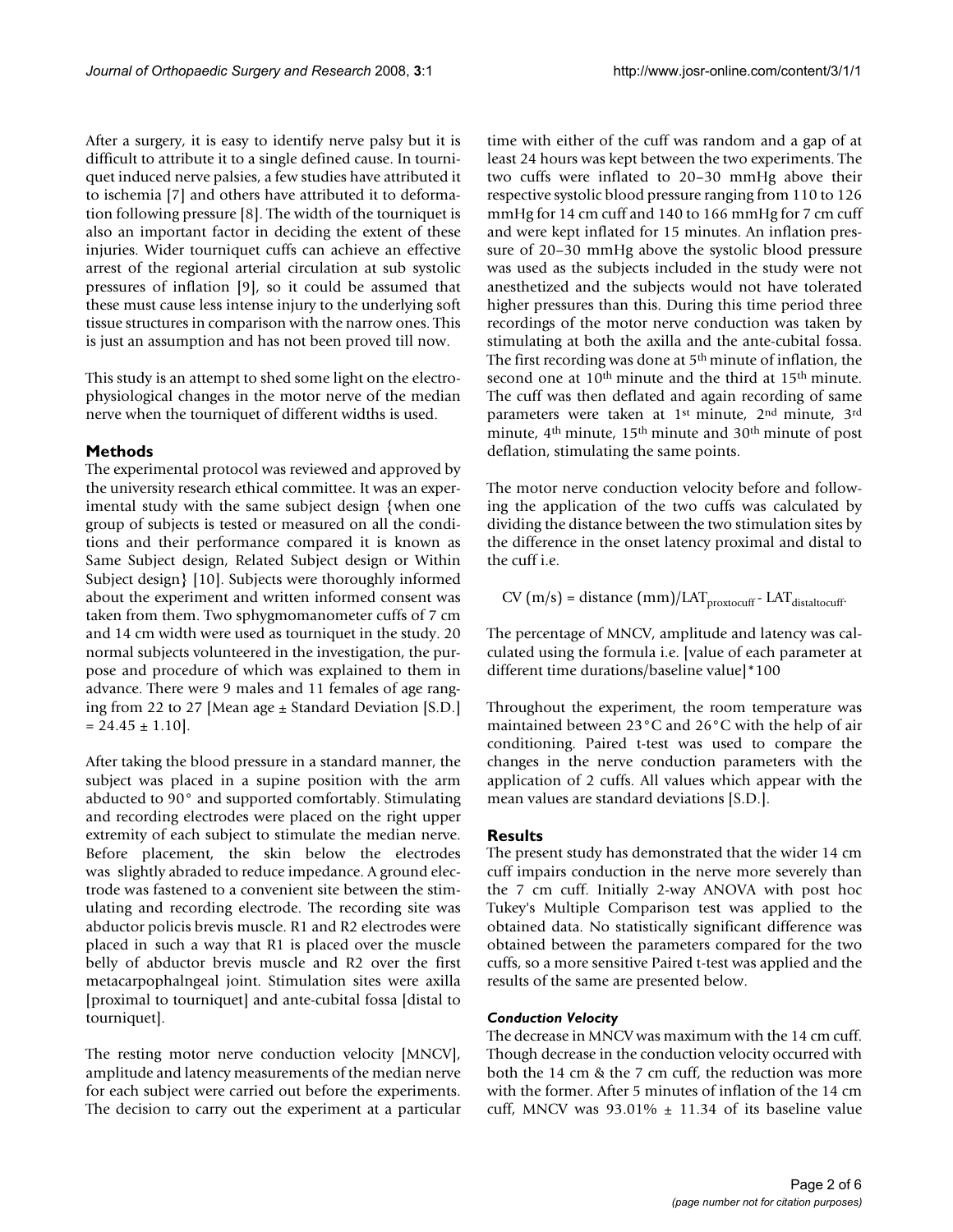

#### Mean values of the percentage MNCV at di cuff **Figure 1** fferent time durations before and following the application of the 14 cm and 7 cm

Mean values of the percentage MNCV at different time durations before and following the application of the 14 cm and 7 cm cuff. A decrease in MNCV is evident following application of both cuffs but as can be clearly seen that this decrease is more with the 14 cm cuff after 15 minutes of inflation of the cuff.

whereas with the 7 cm it was  $95.40\% \pm 11.94$ . Though a decrease was evident, statistically this was not significant when the two tourniquets were compared. [Fig. 1]

The difference became statistically significant only after 10 minutes of inflation of the cuffs. At 10 minutes of inflation, when the percentage decrease in MNCV was compared for the two cuffs, a statistically significant difference was found with the p-value  $\leq$  0.03. With the 14 cm cuff the MNCV was  $84.37\% \pm 10.15$  of its baseline value after 10 minutes of inflation whereas with the 7 cm cuff the MNCV was  $93.97\% \pm 16.10$  of its baseline value. After 15 minutes of inflation also a significant difference was found in between the two cuffs with the significance level of  $p \leq$ 0.04. At this time the MNCV was  $73.73\% \pm 12.06$  of its baseline value for 14 cm cuff whereas it was 82.96%  $\pm$ 16.33 for the 7 cm cuff.

The release of the tourniquet allowed these values to return to normal, the amount of time required for the same varied i.e. the conduction velocity took about 15 minutes to return to normal with the 7 cm cuff whereas with the 14 cm cuff it was 30 minutes.

#### *Latency*

As far as the onset latency is concerned, a prolongation in latency measured both distal & proximal to the tourniquet was found but the significant difference in this prolongation between the 2 cuffs was noted in the latency measured proximal to the cuff [Fig. 2]. A significant difference was obtained in the percentage latency measured proximally to the cuff at 15 minutes of inflation with  $p \le 0.02$ , whereas in the latency measured distal to the cuff no significant difference was found between the 2 cuffs at any of the time duration.

As soon as the cuff was removed, the value of latency started returning to normal with no significant difference between the two cuffs at 15 minutes of removal of the cuff.

#### *Amplitude*

No significant difference was found in the percentage of amplitude, recorded either proximally or distally to the two cuffs, at different time durations with the 2 tourniquets. Also no defined pattern of increase or decrease in amplitude was found with the 2 cuffs [Fig. 3].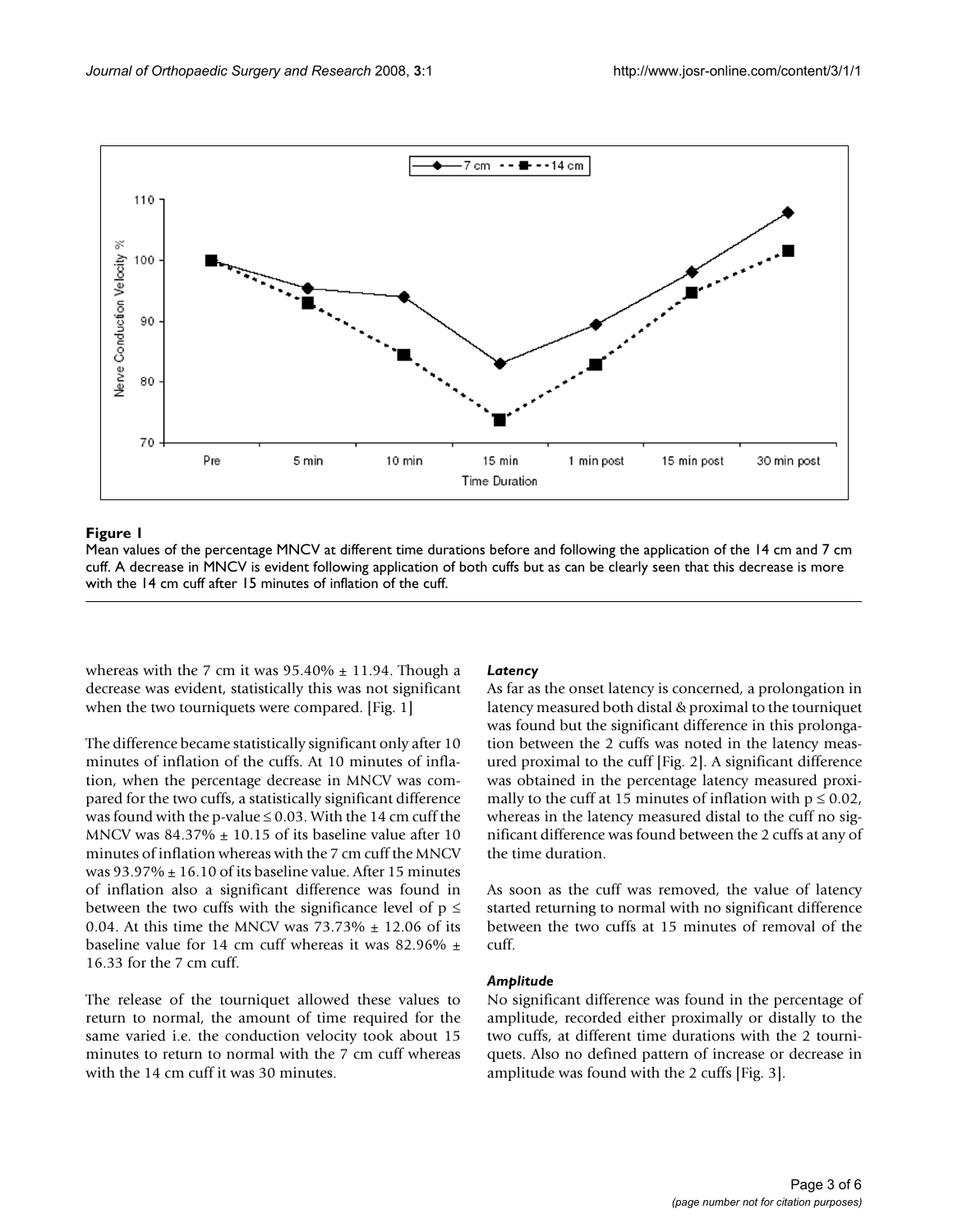

#### Figure 2 and 2008 and 2008 and 2008 and 2008 and 2008 and 2008 and 2008 and 2008 and 2008 and 2008 and 2008 an

Plot of increase in the percentage latency measured proximal to the two cuffs with the wider cuff (14 cm) showing greater increase in the same during the 15 minutes of inflation of 14 cm cuff in comparison to the narrower one (7 cm).



#### cuffs **Figure 3** Figure showing the percentage amplitude change measured proximal to the two cuffs during the 15 minutes of inflation of the

Figure showing the percentage amplitude change measured proximal to the two cuffs during the 15 minutes of inflation of the cuffs. The graph shows no definite pattern being followed by either of the two cuffs.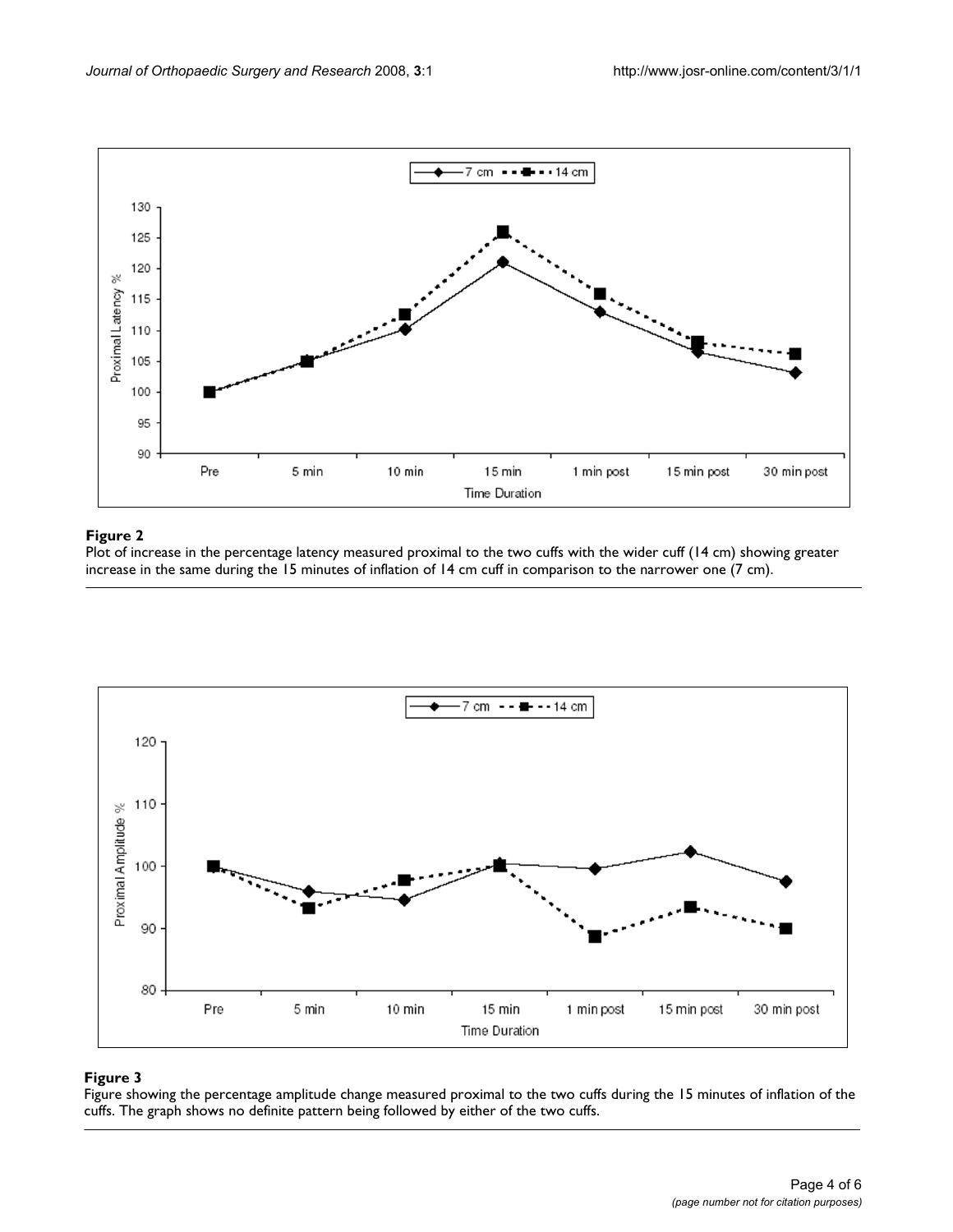#### **Discussion**

The primary aim of the study was to investigate the effect of different width cuffs on the motor nerve conduction of the median nerve. Graham et al.[9] in their study found that wide cuffs can reduce the risk of tourniquet induced injury to the underlying soft tissues by lowering the inflation pressure required to secure a bloodless field. The results of the present study contradict these findings by the fact that even though the amount of pressure required for occluding the blood supply was less with the 14 cm cuff in comparison to the 7 cm cuff in the present study, the changes in the motor nerve conduction was greater with the former.

The possible causative factor that resulted in the present results could be the area of the nerve being compressed by the tourniquet. As the area of the nerve compressed under the 14 cm cuff is more, this could have resulted in more severe changes in nerve conduction by the same. Denny Brown & Brenner [11] while comparing the effect of localized direct pressure and the effect of application of the sphygmomanometer cuff to surface of the limb found that even when the external pressure exerted by the sphygmomanometer cuff was sufficiently high to cause an effective internal pressure, failure was more rapid than when a corresponding local compression with the mercury bag was used.

Different studies have identified one of the two causal factors i.e. ischemia and mechanical pressure as the main reason leading to an injury to the structures underlying the tourniquet following a surgery. A few studies have mentioned ischemia to be the cause of the impaired conduction in the nerve [7] whereas others have mentioned deformation resulting from the pressure as the causal factor [8]. If the clinical aspect is considered then it is clear that both time duration and the inflation pressure of tourniquet associated with the surgical procedures will play an important and decisive role.

Mechanical pressures could be an unlikely explanation as enormous pressures were necessary to abolish conduction in excised frog nerve enclosed in an oxygenated pressure chamber [12]. Usually such high pressures are not encountered in surgical procedures, so anoxia of the larger area of the nerve could be hypothesized as the possible causal factor for the more severe impairment of nerve conduction with the wider 14 cm cuff. Also the inconsistent results in the amplitude could be because of the short duration for which the tourniquet was kept inflated in the present study, as a complete cessation in the conduction has been found only after about 30 minutes of inflation of the cuff [13,14].

The results of the present study suggest that the inflation pressure for occlusion of blood supply should not be the only factor while considering the safety of the width of the cuff as electrophysiological changes are equally important in deciding the appropriate width of cuff. Thus while choosing the appropriate width of the cuff both occlusion pressure and electrophysiological changes in nerve should be kept in mind, so that least damage could occur to the underlying structures.

In the present study, subjects recruited were not anesthetized and also the amount of inflation pressure and the time duration for which the cuffs were applied was also small in comparison to what occurs in routine surgical procedures so there was no question of damage occurring to the underlying structures as is evident by the complete recovery that occurred after the cuff was removed. Thus to generalize the findings of the present study, further studies can be carried with more number of different cuff widths and also with the tourniquet inflation time and occlusion pressure simulating the time duration and occlusion pressure of surgical procedures.

#### **Conclusion**

Wider cuffs result in more severe changes in nerve conduction velocity than the narrow ones. This suggests that while choosing the appropriate width of the cuff, both occlusion pressure and electrophysiological changes in nerve should be kept in mind.

#### **Authors' contributions**

PM carried out the data collection and drafted the manuscript. SS and JSS were the co-investigators in the study.

#### **References**

- 1. Bolton CF, McFarlane RM: **[Human pneumatic tourniquet paral](http://www.ncbi.nlm.nih.gov/entrez/query.fcgi?cmd=Retrieve&db=PubMed&dopt=Abstract&list_uids=567296)[ysis.](http://www.ncbi.nlm.nih.gov/entrez/query.fcgi?cmd=Retrieve&db=PubMed&dopt=Abstract&list_uids=567296)** *Neurology* 1978, **28:**787-93.
- 2. Flatt AE: **[Tourniquet time in hand surgery.](http://www.ncbi.nlm.nih.gov/entrez/query.fcgi?cmd=Retrieve&db=PubMed&dopt=Abstract&list_uids=5008912)** *Arch Surg* 1972, **104:**190-192.
- 3. Klenerman L: **The tourniquet in surgery.** *J Bone Joint Surg* 1962, **44-B:**937-943.
- 4. Rudge P: **Tourniquet paralysis with prolonged conduction block.** *J Bone Joint Surg* 1974, **56b:**716.
- 5. Weingarden SL, Louis DL, Waylonis GW: **[Electromyographic](http://www.ncbi.nlm.nih.gov/entrez/query.fcgi?cmd=Retrieve&db=PubMed&dopt=Abstract&list_uids=581679) [changes in postmenisectomy patients. Role of the pneumatic](http://www.ncbi.nlm.nih.gov/entrez/query.fcgi?cmd=Retrieve&db=PubMed&dopt=Abstract&list_uids=581679) [tourniquet.](http://www.ncbi.nlm.nih.gov/entrez/query.fcgi?cmd=Retrieve&db=PubMed&dopt=Abstract&list_uids=581679)** *JAMA* 1979, **241:**1248.
- 6. Rorabeck CH: **[Tourniquet induced nerve ischemia: An exper](http://www.ncbi.nlm.nih.gov/entrez/query.fcgi?cmd=Retrieve&db=PubMed&dopt=Abstract&list_uids=6767855)[imental investigation.](http://www.ncbi.nlm.nih.gov/entrez/query.fcgi?cmd=Retrieve&db=PubMed&dopt=Abstract&list_uids=6767855)** *The Journal of Trauma* 1980, **20:**280-286.
- 7. Lewis T, Pickering GW, Rothschild P: **Centripetal paralysis arising out of arrested blood flow to the limb, including notes on a form of tingling.** *Heart* 1931, **16:**1-32.
- 8. Gasser HS, Erlanger J: **The role of fiber size in the establishment of a nerve block by pressure or cocaine.** *Am J Physiol* 1929, **88:**581-591.
- 9. Graham B, Breault MJ, McEwen JA, McGraw RW: **Occlusion of arterial flow in the extremities at subsystolic pressures through the use of wide tourniquet cuffs.** *Clinical Orthopaedics and Related Research* 1993, **286:**257-261.
- 10. Hicks CM: **Research method for clinical therapist.** China. Churchill Livingstone Press; 2000.
- 11. Denny-Brown D, Brenner C: **Paralysis of nerve induced by direct pressure and by tourniquet.** *Archives of Neurology and Psychiatry* 1944, **51:**1-26.